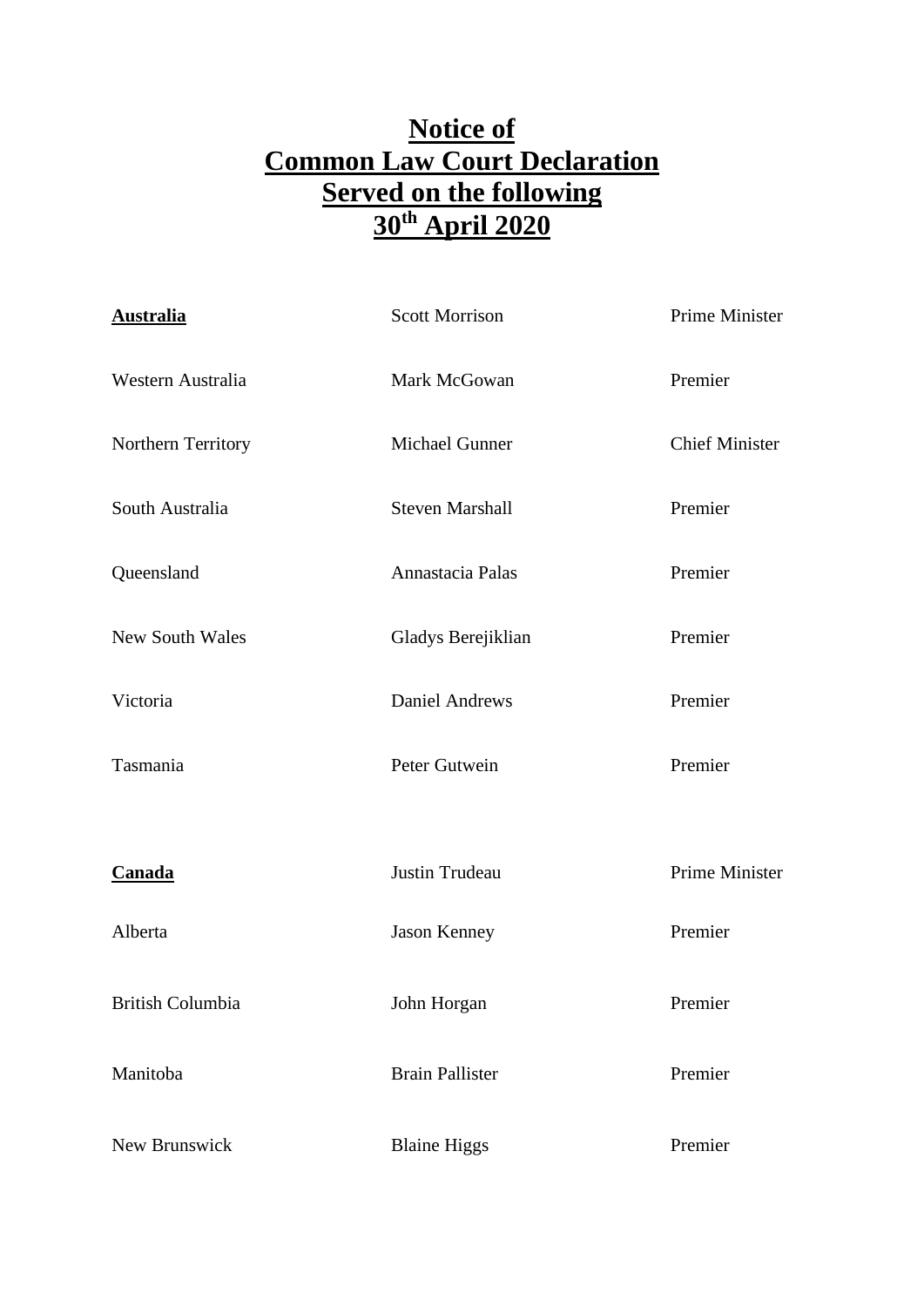| Newfoundland and Labrador    | Dwight Ball         | Premier |
|------------------------------|---------------------|---------|
| <b>Northwest Territories</b> | Caroline Cochrane   | Premier |
| Nova Scotia                  | Stephen McNeil      | Premier |
| Nunavut                      | Joe Savikataaq      | Premier |
| Ontario                      | Doug Ford           | Premier |
| Prince Edward Island         | Dennis King         | Premier |
| Quebec                       | Francois Legault    | Premier |
| Saskatchewan                 | Scott Moe           | Premier |
| Yukon                        | <b>Sandy Silver</b> | Premier |

## **Great Britain**

| England          | <b>Boris Johnston</b> | UK Prime Minister     |
|------------------|-----------------------|-----------------------|
| Scotland         | Nicola Sturgeon       | <b>First Minister</b> |
| Northern Ireland | Arlene Foster         | <b>First Minister</b> |
| Wales            | <b>Mark Drakeford</b> | <b>First Minister</b> |
| Isle of Man      | <b>Howard Quayle</b>  | <b>Chief Minister</b> |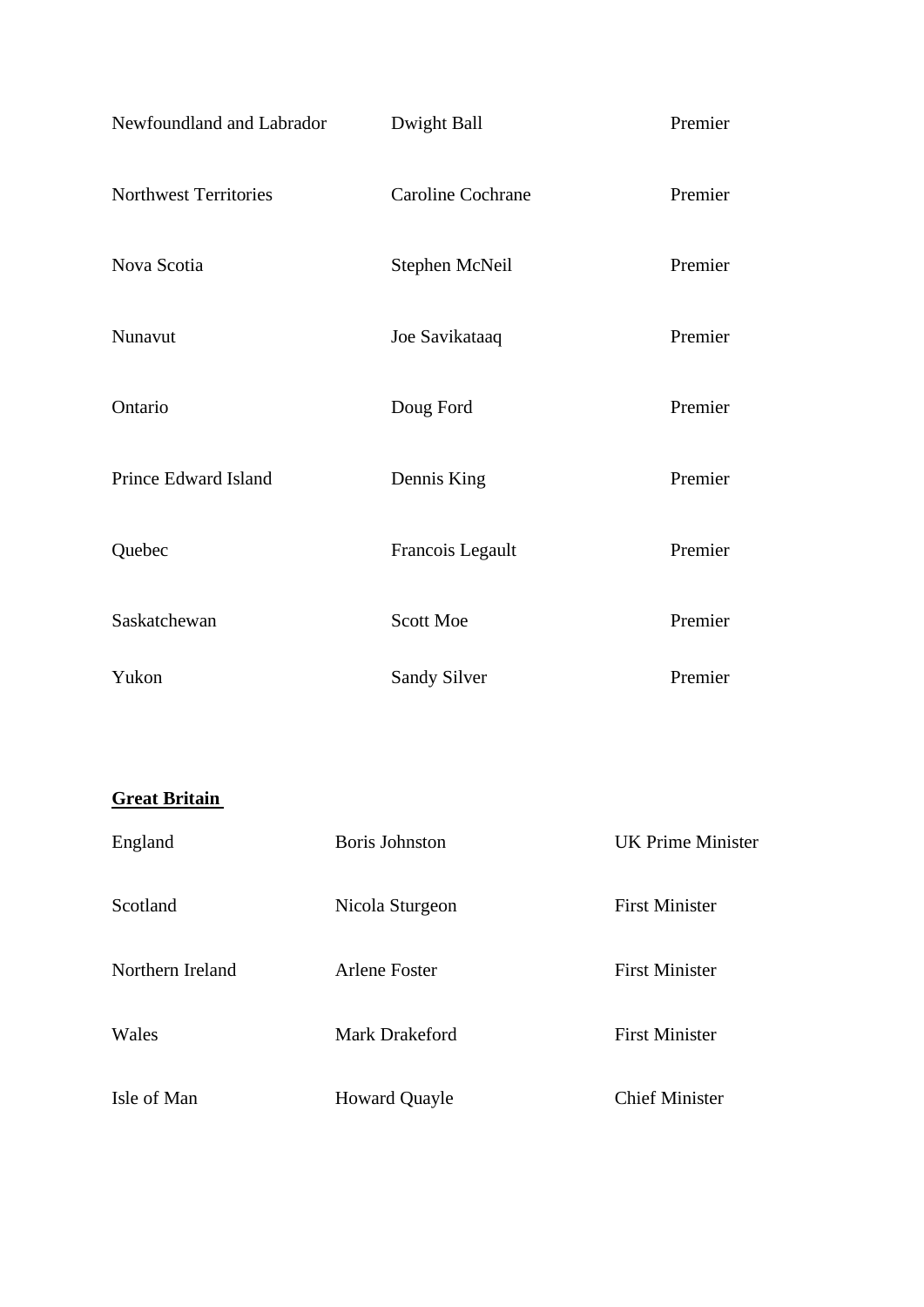| <b>New Zealand</b>              | Rt Hon Jacinda Ardern     | <b>Prime Minister</b> |
|---------------------------------|---------------------------|-----------------------|
| <b>Republic of Ireland</b>      | Leo Varadkar              | <b>Prime Minister</b> |
| <b>United States of America</b> |                           |                       |
| <b>President</b>                | Donald Trump              | Republican            |
| <b>State</b>                    | <b>Senator</b>            | <b>Party</b>          |
| Alabama                         | <b>Richard Shelby</b>     | Republican            |
|                                 | Doug Jones                | Democratic            |
| Alaska                          | Lisa Murkowski            | Republican            |
|                                 | Dan Sullivan              | Republican            |
| Arizona                         | Kyrsten Sinema            | Democratic            |
|                                 | Martha McSally            | Republican            |
| Arkansas                        | John Boozman              | Republican            |
|                                 | <b>Tom Cotton</b>         | Republican            |
| California                      | Dianne Feinstein          | Democratic            |
|                                 | Kamala Harris             | Democratic            |
| Colorado                        | <b>Michael Bennett</b>    | Democratic            |
|                                 | Cory Gardner              | Republican            |
| Connecticut                     | <b>Richard Blumenthal</b> | Democratic            |
|                                 | Chris Murphy              | Democratic            |
| Delaware                        | Tom Carper                | Democratic            |
|                                 | <b>Chris Coons</b>        | Democratic            |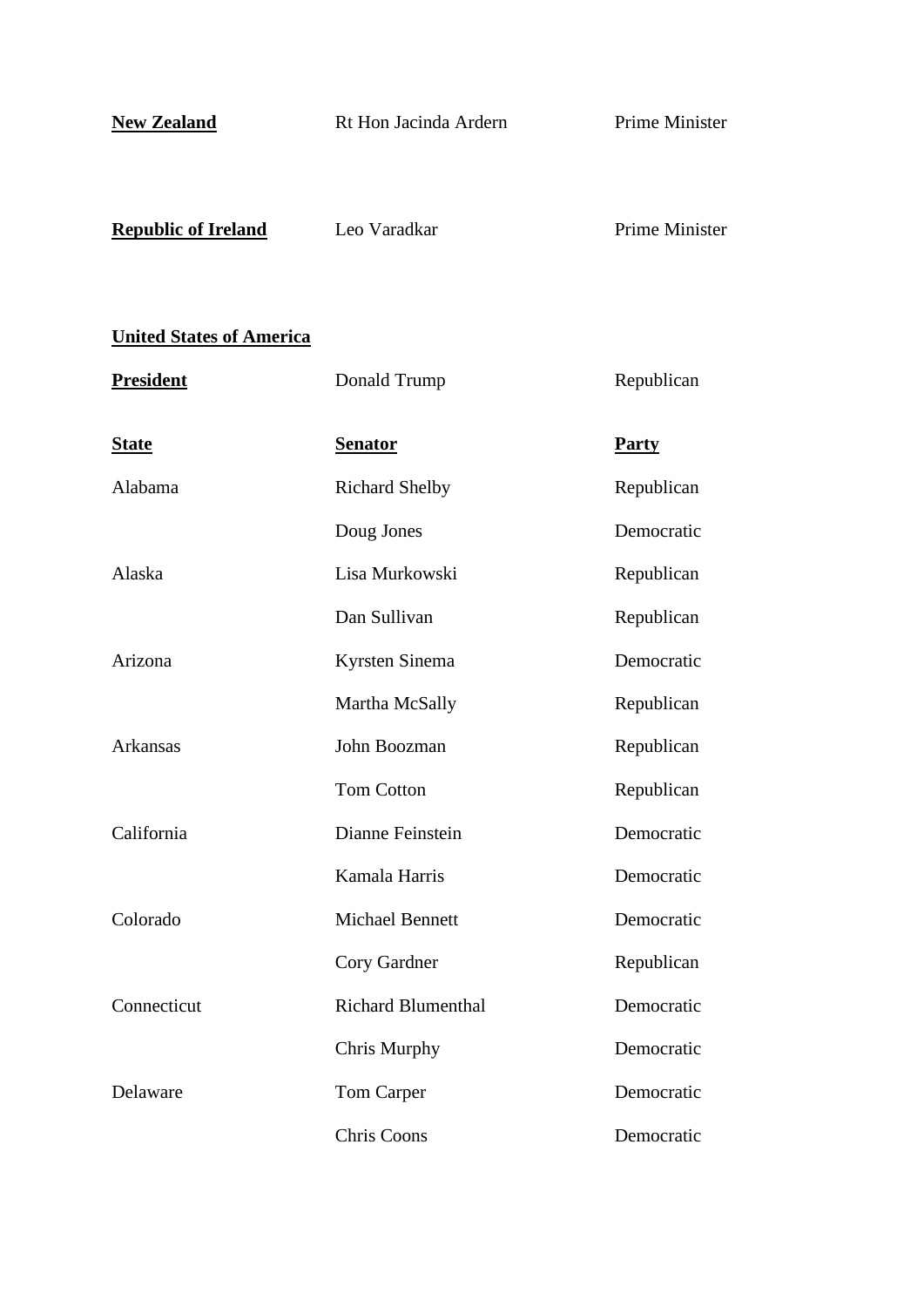| Florida   | Marco Rubio            | Republican  |
|-----------|------------------------|-------------|
|           | <b>Rick Scott</b>      | Republican  |
| Georgia   | David Perdue           | Republican  |
|           | Kelly Loeffler         | Republican  |
| Hawaii    | <b>Brain Schatz</b>    | Democratic  |
|           | Mazie Hiono            | Democratic  |
| Idaho     | Mike Crapo             | Republican  |
|           | Jim Risch              | Republican  |
| Illinois  | Dick Durbin            | Democratic  |
|           | <b>Tammy Duckworth</b> | Democratic  |
| Indiana   | <b>Todd Young</b>      | Republican  |
|           | Mike Braun             | Republican  |
| Iowa      | <b>Chuck Grassley</b>  | Republican  |
|           | Joni Ernst             | Republican  |
| Kansas    | Pat Roberts            | Republican  |
|           | Jerry Moran            | Republican  |
| Kentucky  | Mitch McConnell        | Republican  |
|           | Rand Paul              | Republican  |
| Louisiana | <b>Bill Cassidy</b>    | Republican  |
|           | John Kennedy           | Republican  |
| Maine     | <b>Susan Collins</b>   | Republican  |
|           | Angus King             | Independent |
| Maryland  | Ben Cardin             | Democratic  |
|           | Chris Van Hollen       | Democratic  |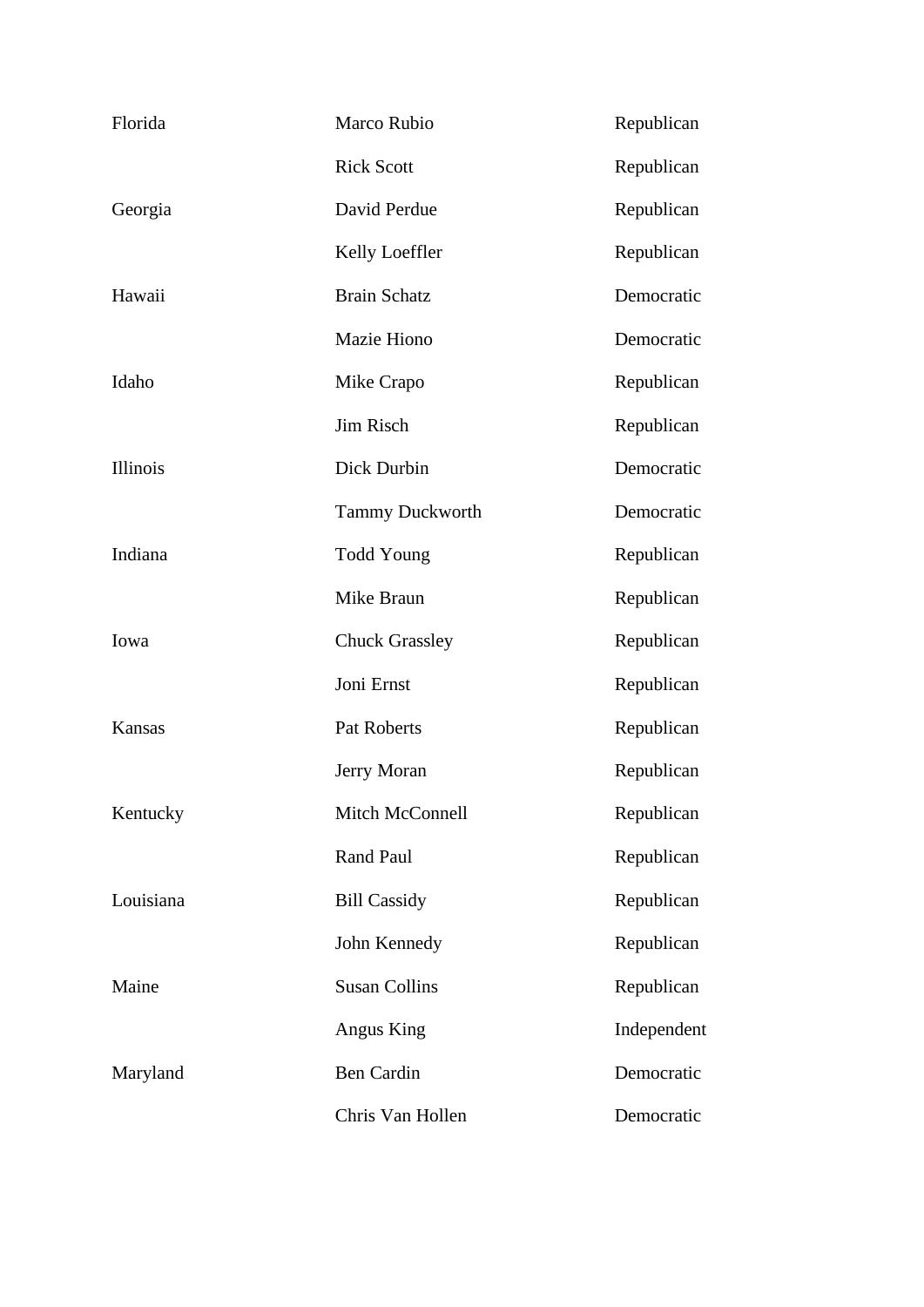| Massachusetts | Elizabeth Warren              | Democratic |
|---------------|-------------------------------|------------|
|               | Ed Markey                     | Democratic |
| Michigan      | Debbie Stabenow               | Democratic |
|               | <b>Gary Peters</b>            | Democratic |
| Minnesota     | Amy Klobuchar                 | Democratic |
|               | Tina Smith                    | Democratic |
| Mississippi   | Roger Wicker                  | Republican |
|               | Cindy Hyde-Smith              | Republican |
| Missouri      | Roy Blunt                     | Republican |
|               | <b>Josh Hawley</b>            | Republican |
| Montana       | Jon Teste                     | Democratic |
|               | <b>Steve Daines</b>           | Republican |
| Nebraska      | Deb Fischer                   | Republican |
|               | <b>Ben Sasse</b>              | Republican |
| Nevada        | <b>Catherine Cortez Masto</b> | Democratic |
|               | <b>Jacky Rosen</b>            | Democratic |
| New Hampshire | Jeanne Shaheen                | Democratic |
|               | Maggie Hassan                 | Democratic |
| New Jersey    | <b>Bob Menendez</b>           | Democratic |
|               | Cory Booker                   | Democratic |
| New Mexico    | Tom Udall                     | Democratic |
|               | Martin Heinrich               | Democratic |
| New York      | <b>Chuck Schumer</b>          | Democratic |
|               | Kirsten Gillibrand            | Democratic |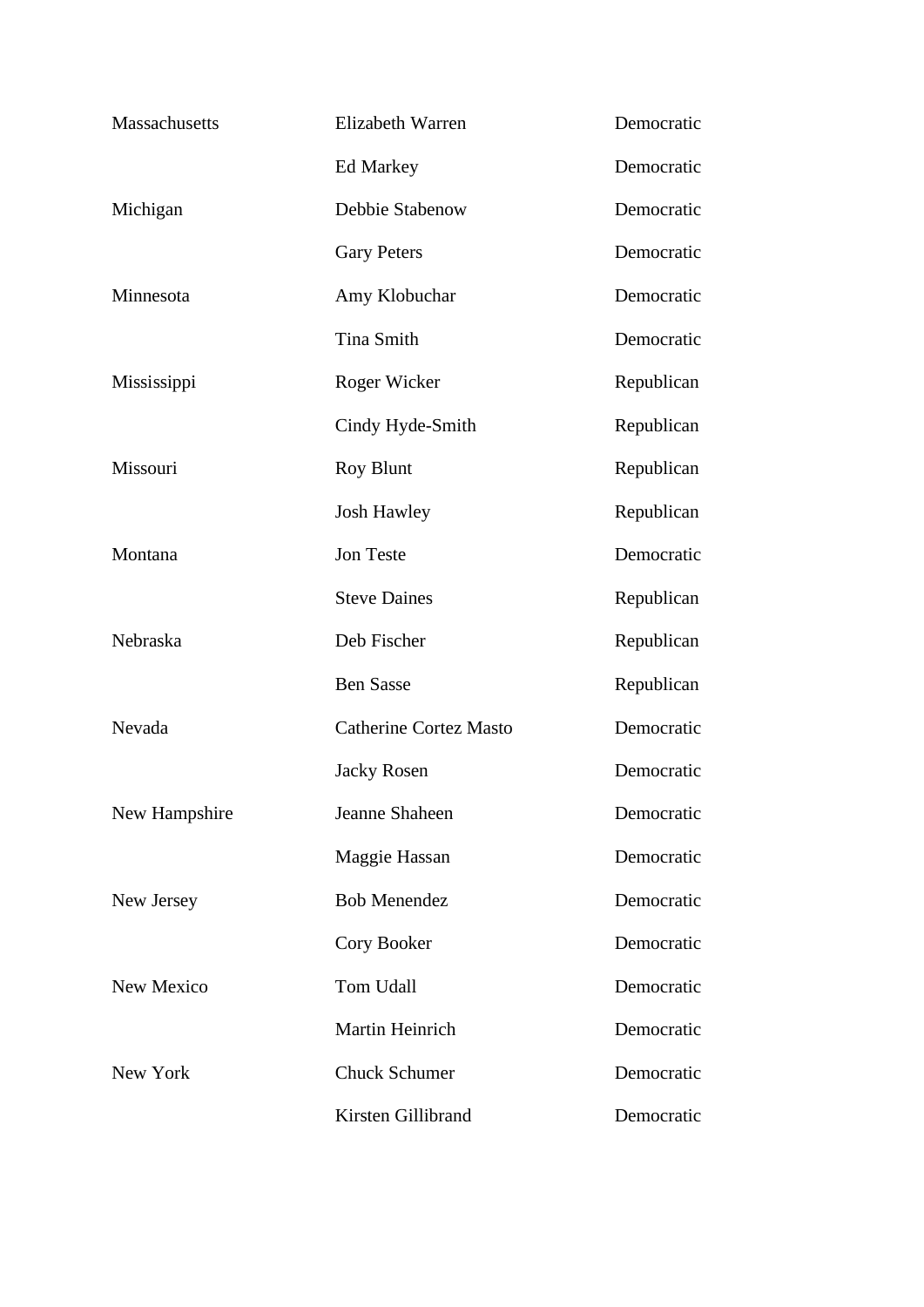| North Carolina | <b>Richard Burr</b>   | Republican |
|----------------|-----------------------|------------|
|                | Thom Tillis           | Republican |
| North Dakota   | John Hoeven           | Republican |
|                | Kevin Cramer          | Republican |
| Ohio           | <b>Sherrod Brown</b>  | Democratic |
|                | Rob Portman           | Republican |
| Oklahoma       | Jim Inhofe            | Republican |
|                | <b>James Lankford</b> | Republican |
| Oregon         | Ron Wyden             | Democratic |
|                | Jeff Merkley          | Democratic |
| Pennsylvania   | <b>Bob Casey Jr</b>   | Democratic |
|                | Pat Toomey            | Republican |
| Rhode Island   | <b>Jack Reed</b>      | Democratic |
|                | Sheldon Whitehouse    | Democratic |
| South Carolina | <b>Lyndsey Graham</b> | Republican |
|                | <b>Tim Scott</b>      | Republican |
| South Dakota   | John Thune            | Republican |
|                | Mike Rounds           | Republican |
| Tennessee      | Lamar Alexander       | Republican |
|                | Marsha Blackburn      | Republican |
| Texas          | John Cornyn           | Republican |
|                | Ted Cruz              | Republican |
| Utah           | Mick Lee              | Republican |
|                | Mitt Romney           | Republican |